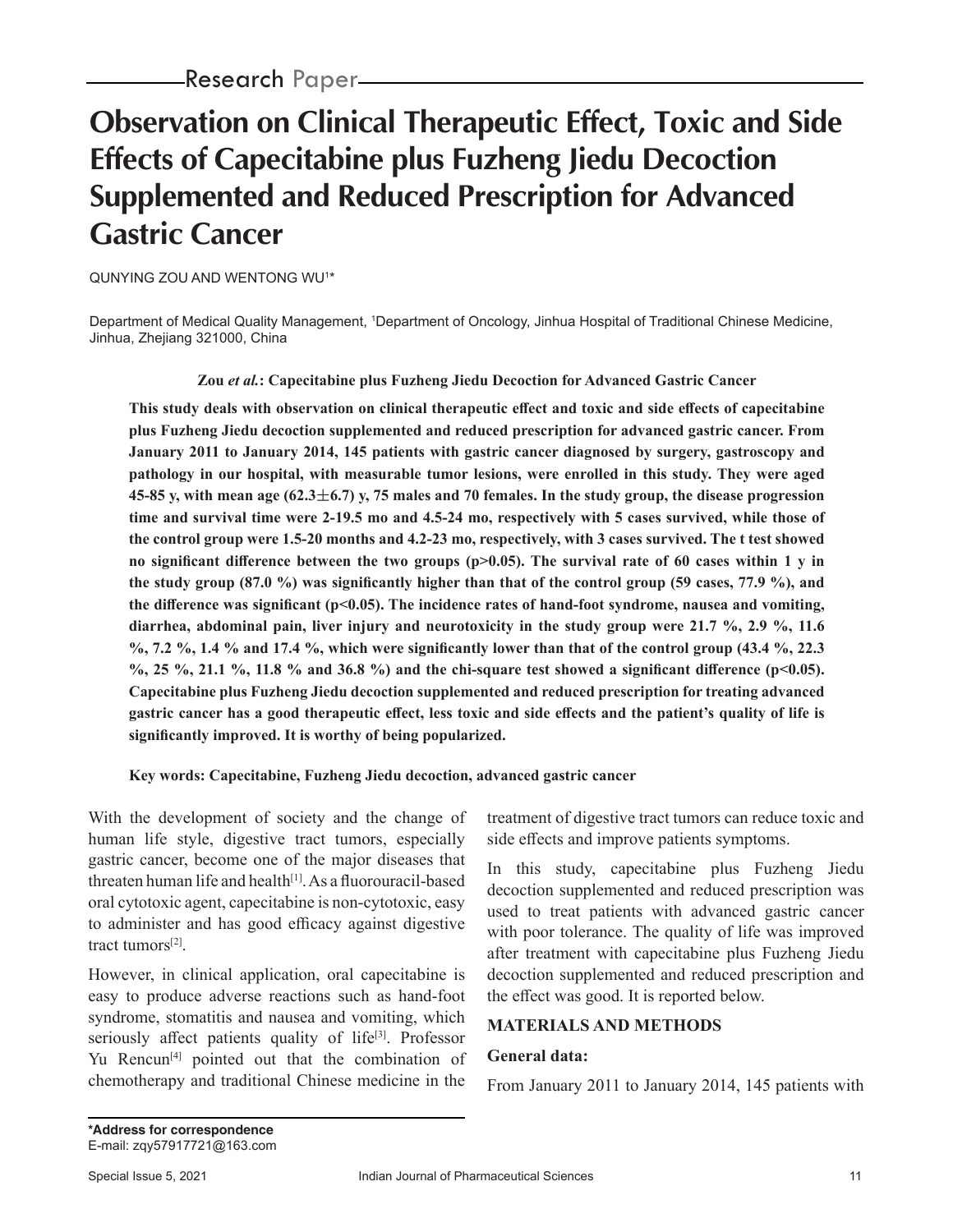gastric cancer diagnosed by surgery, gastroscopy and pathology in our hospital, with measurable tumor lesions, were enrolled in this study. They were aged 45-85 y, with mean age  $(62.3 \pm 6.7)$  y, 75 males and 70 females. All patients were in stage VI according to international tumor (T), nodes (N) and metastases (M) TNM classification of malignant tumors.

Performance status score (Karnofsky performance status scale (KPS) score)) was below 60 points in 9 cases, 61-70 points in 78 cases, 71-80 points in 47 cases and 81-90 points in 11 cases and the predicted survival time was higher than 3 mo. All patients showed no contraindication to chemotherapy on blood routine examination, electrocardiography (ECG) and liver and kidney function examination and were given the same life care and health education during the treatment period.

According to the order of admission, the patients were divided into control group (n=76) and study group (n=69). The former was treated with capecitabine alone and the latter with capecitabine and traditional Chinese medicine. There was no statistical difference in the basic data of gender, age and disease course between the two groups, which was comparable  $(p>0.05)$ . In addition, consent was obtained from the patient and his/ her family and informed consent was obtained.

## **Methods:**

**Study methods:** All patients received oral capecitabine (trade name: Xeloda, purchased from Shanghai Roche Pharmaceutical Co., Ltd.) 1000 mg/m<sup>2</sup>, twice daily after 30 min meal for 14 d, followed by 7 d off treatment, i.e. 21 d was considered as one treatment cycle. Each patient was orally administered for at least 2 cycles. The blood routine and liver and kidney function were examined before and after the completion of chemotherapy and the therapeutic effect and toxic and side effects were observed and evaluated.

**Treatment plan of traditional Chinese medicine:**  Chinese medicine Fuzheng Jiedu decoction was used in this group. Its basic formula was *Codonopsis pilosula* 15-20 g, *Astragalus membranaceus* 15-20 g, *Rehmannia glutinosa* 10-15 g, *Radix paeoniae* Alba 10-15 g, *Curcuma zedoary* 15 g, *Rhizoma polygonati* 12-15 g, edible tulip 15 g, *Salvia chinensis* 15 g, raw oyster 30 g, *Scutellaria barbata* 30 g and endothelium corneum gigeriae galli 10 g. Since oral administration of capecitabine, Fuzheng Jiedu decoction was orally administered, twice/d, until the end of chemotherapy course.

Combine the side effects of capecitabine and the patient's constitution, add and subtract the components as appropriate: add 10 g of XuanHuSuo, 10 g of *Curcuma sichuanensis* and 10 g of *Aspongopus* for abdominal pain patients; subtract *Rehmannia glutinosa* and add 10 g of stir-baked *Dioscoreae rhizoma*, 10 g of *Aspongopus* and 10 g of *Poria cocos* for diarrhea patients; add 10 g of ginger processed *Pinellia*,10 g of *Pericarpium citri reticulatae*, 6 g of *Alpinia katsumadai* Hayata, 6 g of Amomi Fructus for nausea patients; add 15 g of *Alismatis rhizoma*, 6 g of *Cassia* twig, 15 g of pericarpium *Arecae* for abdominal effusion patients; add 15 g of Radix Ophiopogonis, 15 g of Scrophulariae radix, 15 g of glossy privet fruit for patients with yin deficiency, epigastric noise and red tongue with little moss; add 12 g of Fructus Psoraleae, 12 g of Herba Epimedii and 12 g of Fructus Evodiae for patients with yang deficiency and fear of cold, vomit and deep pulse; add 20 g of cortex dictamni, 20 g of radix *Sophora flavescens*, 20 g of *Zaocys dhumnades* and 20 g of *Caulis spatholobi* for patients with severe hand-foot syndrome.

**Investigation indicators:** The short-term efficacy (change of tumor body), patient's quality of life, longterm efficacy and toxic and side effects were used as indicators to evaluate the therapeutic efficacy. The short-term efficacy was evaluated by the change of tumor body. After the completion of chemotherapy, reexamination of magnetic resonance imaging (MRI) or computed tomography (CT) was performed to observe the size of solid tumor according to response evaluation criteria in solid tumors (RECIST)[5]. It can be divided into progression (PD), stability (SD), partial response (PR) and complete response (CR). The effective rate of PR+CR and disease control rate of PR+CR+SD were calculated.

According to Karnofsky (KPS) scoring system $[6]$ , the quality of life score can be divided into improvement (difference higher than 10 points), stability (difference between 10 and -10 points) and reduction (difference lower than -10 points) according to the difference of scores before and after treatment. Long-term efficacy; the time of disease progression and survival time of all patients were calculated from the start of chemotherapy to the end of death. The survival rates within 1 y were observed and compared between the two groups. Toxic and side effects: With reference to the acute and subacute toxic reaction grading standard established by World Health Organization (WHO)<sup>[7]</sup>, they were classified as grades 0-IV.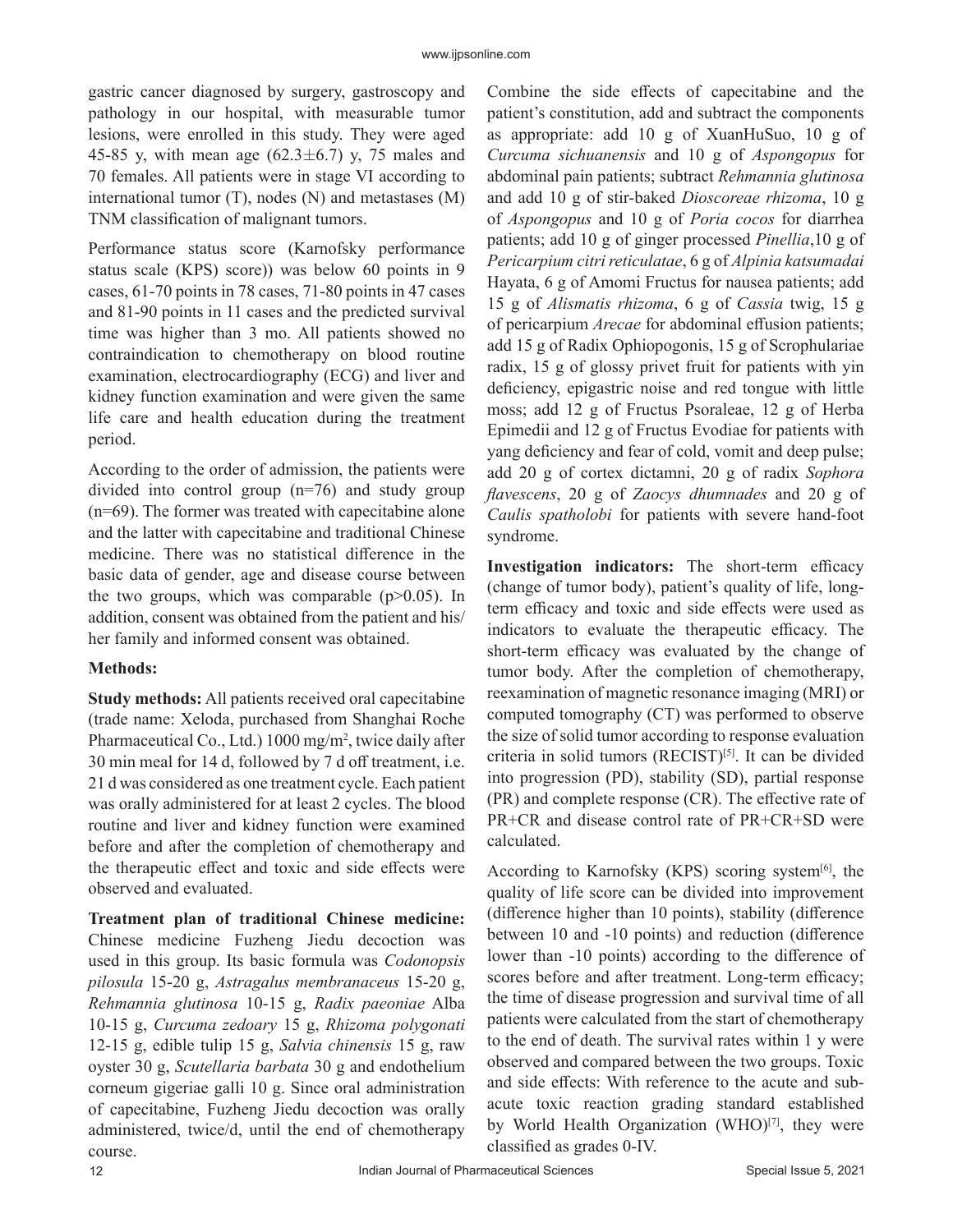#### **Statistical processing:**

Statistical package for the social sciences (SPSS) 17.0 was used for data analysis,  $\chi^2$  test was used for comparison of counting data and t test was used for comparison of measuring data.  $p<0.05$  was used for statistically significant results.

## **RESULTS AND DISCUSSION**

Comparison of recent efficacy was done below. The effective rate and disease control rate were 30.4 % and 68.1 % in study group and 25 % and 51.3 % in control group, respectively. Chi-square test showed no significant difference between the two groups  $(p>0.05)$ (Table 1).

Quality of life comparison was done. The quality of life was improved in 59.5 % (41 cases) of the study group. Chi-square test showed that the KPS score of the study group after treatment was significantly higher than that before treatment and in the control group and the difference was significant ( $p<0.05$ ) (Table 2).

**TABLE 1: COMPARISON OF RECENT EFFICACY**

Comparison of long-term efficacy is carried out (fig. 1). The disease progression time and survival time of the study group were 2-19.5 mo and 4.5-24 mo, respectively, with 5 cases survived, while those of the control group were 1.5-20 mo and 4.2-23 mo, respectively, with 3 cases survived. The t test showed that there was no significant difference between the two groups ( $p > 0.05$ ). The survival rate of 60 cases in the study group (87.0 %) was significantly higher than that of the control group (59 cases, 77.9 %) within 1 y and the difference was significant ( $p<0.05$ ).

Comparison of adverse reactions was done. The incidence of hand-foot syndrome, nausea and vomiting, diarrhea, abdominal pain, liver injury and neurotoxicity in the study group was 21.7 %, 2.9 %, 11.6 %, 7.2 %, 1.4 % and 17.4 %, which was significantly lower than that in the control group (43.4 %, 22.3 %, 25 %, 21.1 %, 11.8 % and 36.8 %). Chi-square test showed significant difference  $(p<0.05)$  (Table 3).

| Group         | n  | <b>CR</b> | <b>PR</b> | <b>SD</b> | <b>PD</b> | <b>Effective rate (%)</b> | Disease control rate (%) |  |
|---------------|----|-----------|-----------|-----------|-----------|---------------------------|--------------------------|--|
| Study group   | 69 |           | 20        | 26        | 22        | $(21)$ 30.4               | $(47)$ 68.1              |  |
| Control group | 76 |           |           | 20        | 37        | $(19)$ 25                 | (39) 51.3                |  |
| $\chi^2$      |    |           |           |           |           | 2.13                      | 2.01                     |  |
| p             |    |           |           |           |           | 0.051                     | 0.057                    |  |

### **TABLE 2: COMPARISON OF KPS SCORES OF QUALITY OF LIFE BETWEEN THE TWO GROUPS**

| Group         |    | Before treatment | After treatment |  |  |
|---------------|----|------------------|-----------------|--|--|
| Study group   | 69 | $62.1 \pm 5.1$   | $83.5 + 5.9**$  |  |  |
| Control group | 76 | $61.2 + 5.4$     | $58.9{\pm}4.8$  |  |  |

Note: Intra-group comparison, \*p<0.05; inter-group comparison, # p<0.05



**Fig. 1: Comparison of long-term efficacy. (A) Comparison of survival time of patients and (B) Comparison of survival rate within 1 y. (** $\Box$ ) Research group,  $(\Box)$  Control group,  $(\Box)$  Research group,  $(\Box)$  Control group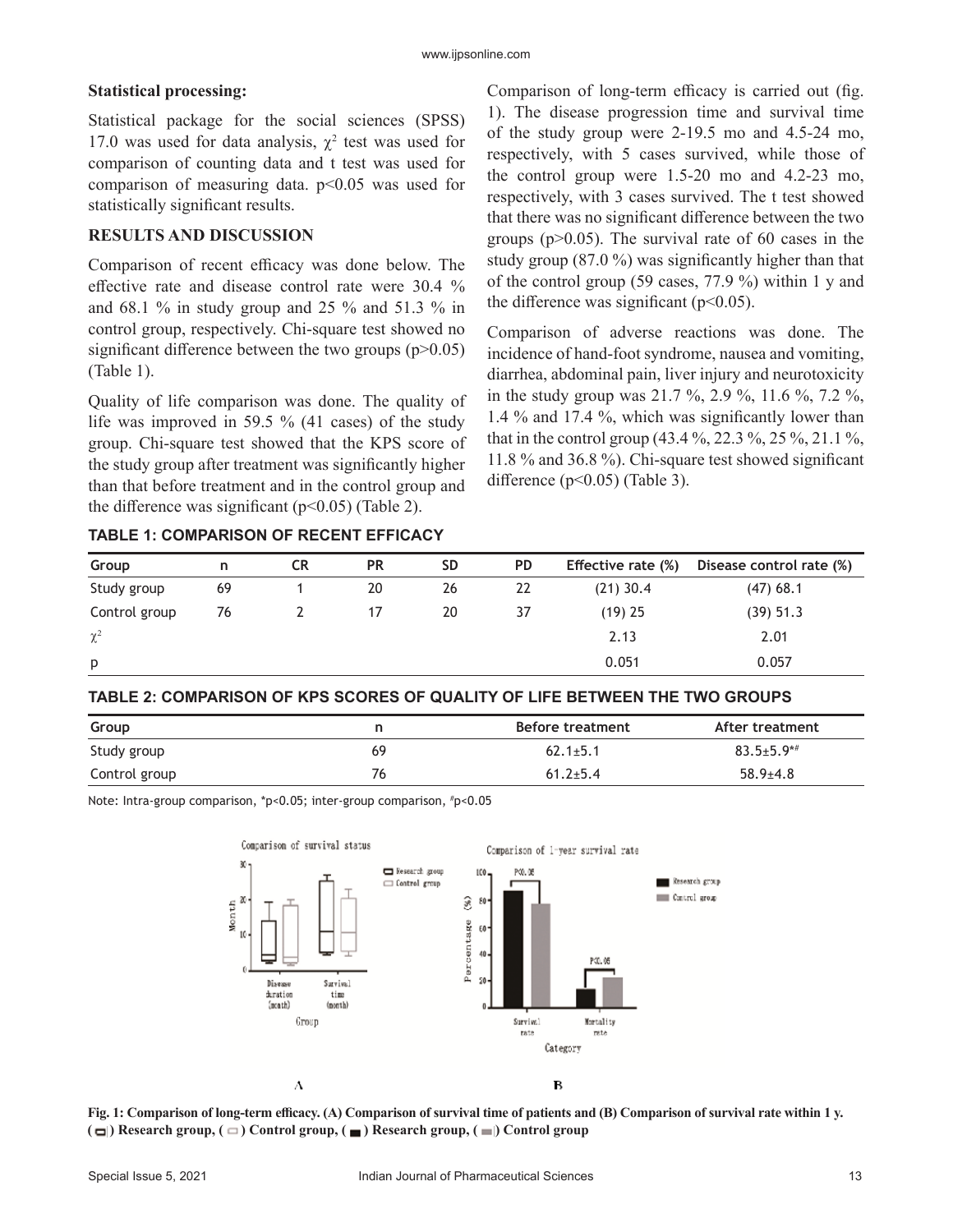|                         | Control group (76 cases) |             |                   |                   |                    |                     | Study group (69 cases) |                               |                |              |              |                  |
|-------------------------|--------------------------|-------------|-------------------|-------------------|--------------------|---------------------|------------------------|-------------------------------|----------------|--------------|--------------|------------------|
| Toxic and side effect   | 0                        | Grade Grade | <b>Class</b><br>Ш | <b>Class</b><br>Ш | <b>Class</b><br>IV | Incidence<br>$(\%)$ | 0                      | Grade Grade Class Class Class | Ш              | Ш            | IV           | Incidence<br>(%) |
| Hand-foot syndrome      | 43                       | 26          | 7                 | $\mathbf{0}$      | 0                  | 43.4                | 54                     | 12                            | 3              | $\mathbf{0}$ | $\Omega$     | $21.7*$          |
| Nausea and vomiting     | 59                       | 13          | 4                 | $\mathbf{0}$      | $\mathbf 0$        | 22.3                | 67                     | $\overline{2}$                | $\mathbf{0}$   | $\mathbf{0}$ | $\Omega$     | $2.9*$           |
| Diarrhea                | 57                       | 11          | 8                 | $\mathbf{0}$      | $\mathbf{0}$       | 25                  | 61                     | 8                             | $\Omega$       | $\mathbf{0}$ | $\mathbf{0}$ | $11.6*$          |
| Abdominal pain          | 60                       | 12          | 4                 | $\mathbf{0}$      | $\mathbf{0}$       | 21.1                | 64                     | 5                             | $\Omega$       | $\mathbf{0}$ | $\mathbf{0}$ | $7.2*$           |
| Liver and kidney injury | 67                       | 5           | 4                 | $\mathbf{0}$      | $\mathbf{0}$       | 11.8                | 68                     | 1                             | $\Omega$       | $\mathbf{0}$ | $\mathbf{0}$ | $1.4*$           |
| Electrocardiogram       | 66                       | 6           | $\overline{4}$    | $\mathbf{0}$      | $\mathbf{0}$       | 13.1                | 61                     | 6                             | $\overline{2}$ | $\mathbf{0}$ | $\mathbf{0}$ | 11.6             |
| Neurotoxicity           | 48                       | 22          | 6                 | 4                 | 0                  | 36.8                | 57                     | 8                             | 4              | $\mathbf{0}$ | $\mathbf{0}$ | $17.4*$          |

#### **TABLE 3: COMPARISON OF INCIDENCE OF TOXIC AND SIDE EFFECTS**

Note: Compared with control group, \*p<0.05

Gastric cancer is the most common type of malignant tumor, with the fourth highest incidence and the second highest mortality rate. In China, 360 000 people die of gastric cancer every year<sup>[8]</sup>. Therefore, exploring an effective treatment for advanced gastric cancer is of great importance in improving quality of life and quality of survival<sup>[9]</sup>. Capecitabine is a fluoropyrimidine anti-cancer drug.

The oral therapeutic effect of capecitabine alone is significantly higher than that of 5-fluorouracil intravenous injection. The concentration of capecitabine in tumor tissue is significantly higher than that in normal tissue and capecitabine has good anti-tumor effect on drug-resistant cell lines.

Okines *et al.* reported that the efficacy rate of oral capecitabine in the treatment of advanced gastric cancer was up to 24 %. Therefore, oral capecitabine is an option when patients are unwilling to receive combination chemotherapy or are poorly tolerated<sup>[10]</sup>. In clinical studies, the most significant adverse reaction of oral capecitabine was hand-foot syndrome<sup>[11]</sup>. Tang *et al.* noted that the incidence rate of capecitabine handfoot syndrome was 44.4 %; Mainour *et al.*[12] found that the adverse reactions of capecitabine were significantly related to the oral dose: the incidence rate of handfoot syndrome was 100 % at the dose of 2500 mg and reduced to 77.08 % at the dose of 2000 mg. Therefore, to avoid significant adverse reactions, the selection of reasonable dose of capecitabine was particularly critical.

In addition to selecting appropriate doses, traditional Chinese medicine is also a comprehensive treatment for tumors, which has significant advantages in overcoming the adverse effects of chemotherapeutic drugs<sup>[13]</sup>.

Traditional Chinese medicine's understanding of the pathogenesis of cancer is divided into two aspects: vital qi weakness and domination of pathogen $[14]$ .

Most of the patients in this group had advanced gastric cancer and stomach as the basis of after birth. Therefore, weakness of spleen and stomach, stagnation of toxic stasis and deficiency of qi and blood were considered as the pathogenesis. Therefore, *Astragalus membranaceus*, *Atractylodis macrocephalae rhizoma* and *Codonopsis pilosula* were chosen to supplement qi[15], *Radix paeoniae* Alba, *Rhizoma polygonati* and *Rehmannia glutinosa* to nourish blood[16], *Salvia chinensis*, *Curcuma zedoary* and raw oyster to invigorate the circulation of blood, *Scutellaria barbata* and edible tulip to disinfect<sup>[17]</sup>. The addition and decrease of the components with the disease are beneficial to relieving qi and stopping vomiting, with the effect of nourishing Yin and reinforcing Yang, so it can achieve the effect of strengthening the body and detoxifying and reduce the toxic and side effects.

In this study, the efficacy of capecitabine combined with traditional Chinese medicine in the treatment of patients with gastric cancer was comparable to that of capecitabine alone. There was no significant difference in the patient's survival time. However, the patient's quality of life was significantly improved and the incidence rate of toxic and side effects was lower than that of capecitabine combined with traditional Chinese medicine Fuzheng Jiedu decoction alone. It indicated that the combination of capecitabine and traditional Chinese medicine Fuzheng Jiedu decoction in the treatment of patients with advanced gastric cancer who were difficult to tolerate and had poor physical condition could indeed reduce the adverse drug reactions and high quality of life improvement and disease control